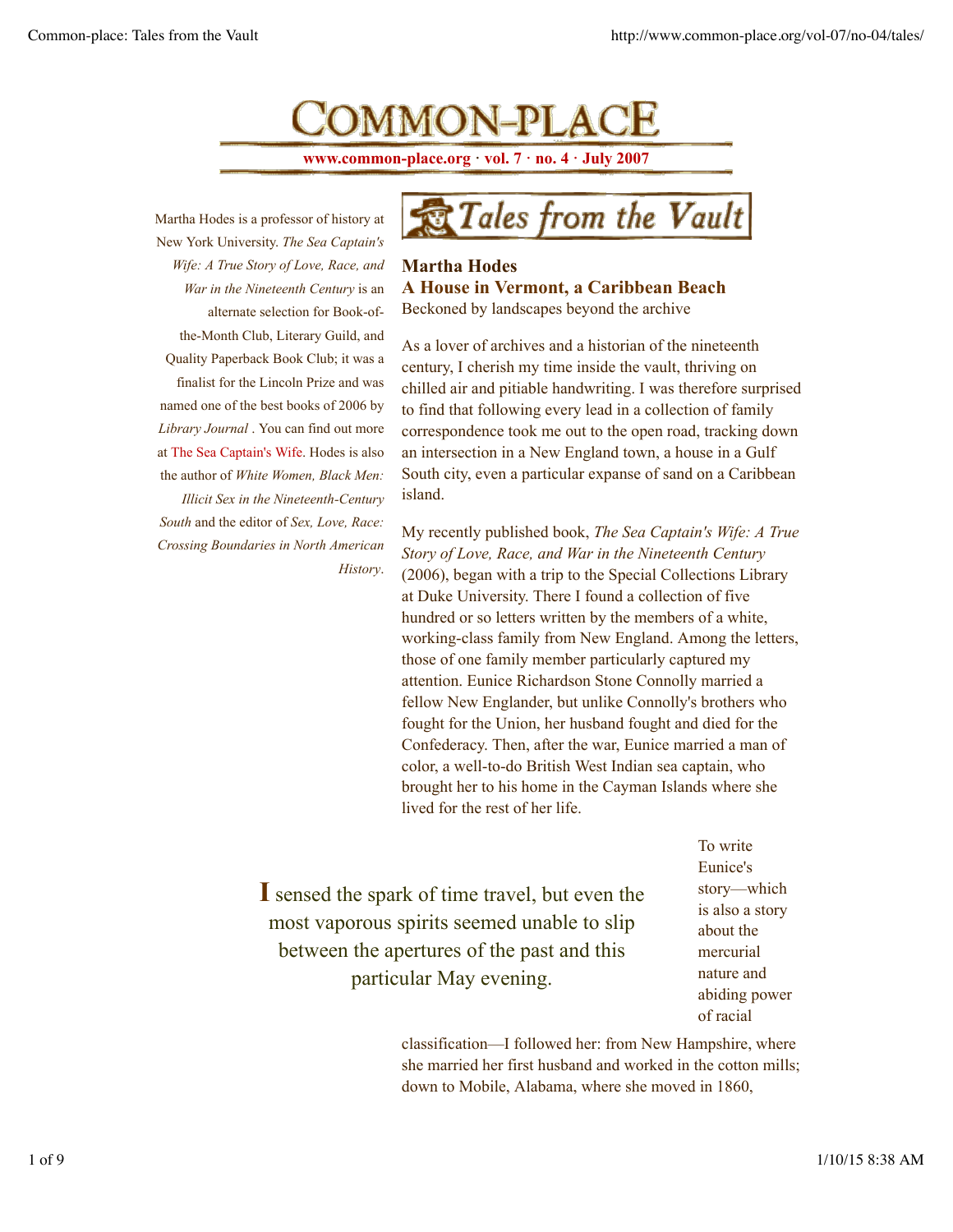hoping for a better life in a booming southern city; back to New England, where she returned in the middle of the war, after her Yankee husband had enlisted in the Confederate Army; and across the Caribbean Sea to Grand Cayman Island.

In an effort to plot the transience of Eunice's New England family—they were separated by marriage and remarriage, repeated searches for wage labor, and the Civil War—I compiled a master list of places where each relative had lived, then matched street names and the occasional house number with city directories, census records, and vintage village maps. I hadn't at first intended to take my research beyond the literal vault, but when I began to visit local archives, I found it irresistible to scout out the places described in the letters. Each time I set out, I imagined that finding a road or a building would bring me closer to past lives than a mere letter ever could. At the very least, I hoped, my excursions would enhance my book's descriptive narrative.



In Manchester, New Hampshire, where Eunice's story began, the places of her life turned out to be the most elusive. I walked a long way on a gray day, up and down Mast Road in Piscataquog Village and across the bridge in West Manchester where, according to a city directory, Eunice, her husband William Stone, and their young son had lived in the

Fig. 1. Eunice lived in this house in Mobile, Alabama, in 1860. More recently, a fire broke out and a car crashed into it, prompting a rebuilding. Photograph by the author.

early 1850s. Without a house number or an intersection, though, there was nothing to point me toward Eunice's daily whereabouts. (For Eunice's mother, I had a rare actual address in downtown Manchester, but this too proved elusive, since all traces of 18 Hanover Street had been swallowed by the Queen-Anne style buildings erected in the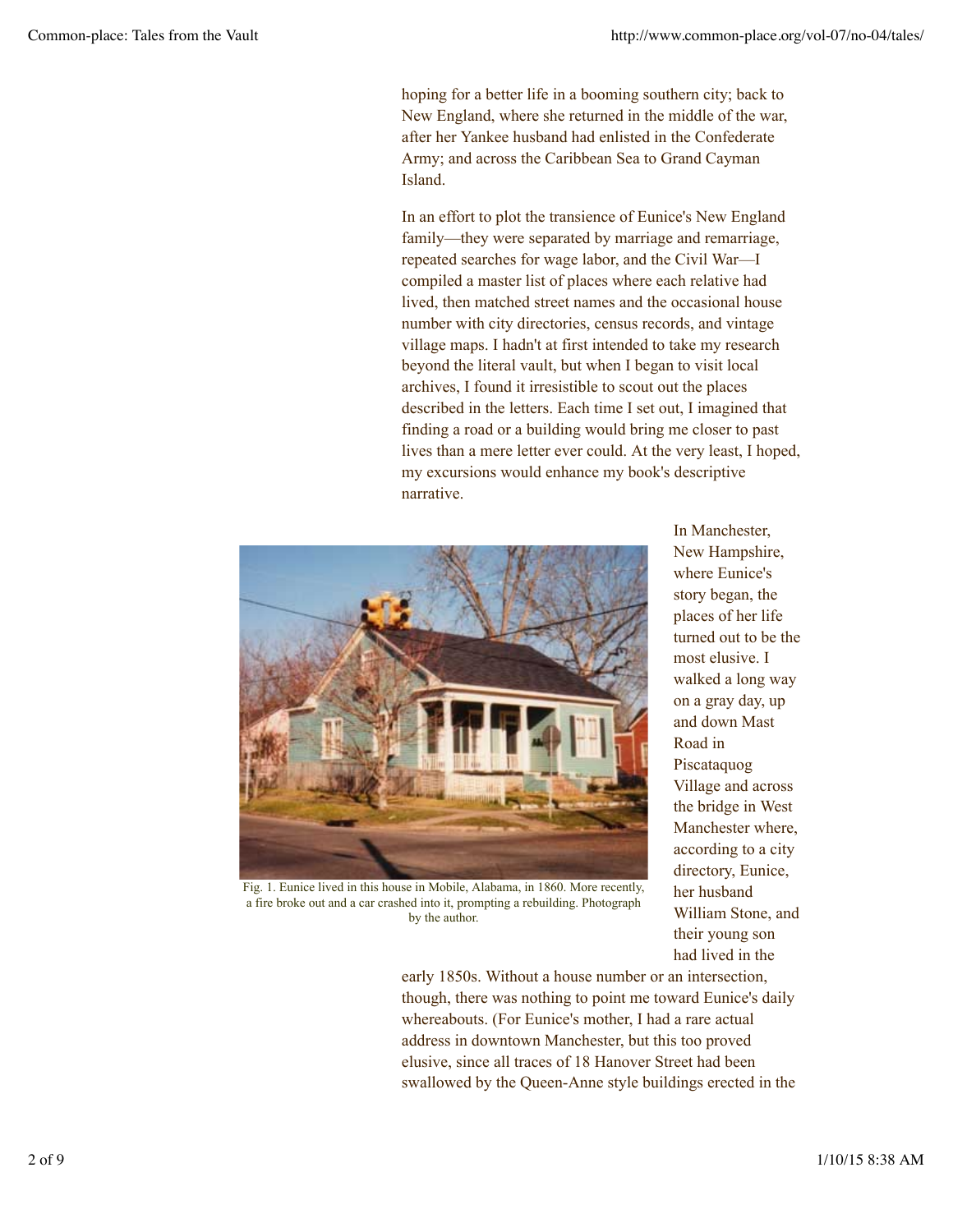late nineteenth century.)

In Mobile, Alabama, where Eunice lived when the war broke out, I made my way down Government Street, up Broad, and along Old Shell. "When I left, Ellen was living on the corner of Shell Road & Hallett Street," Eunice later wrote, referring to the sister who had preceded her to Mobile (and who became an ardent Confederate). The Stones had boarded with Ellen's family, and for the first time I found a house (fig. 1). A local guidebook revealed that the bright blue building on the northwest corner of Shell and Hallett had been a sashmaker's cottage in the nineteenth century, and indeed Eunice's husband and brother-in-law were both carpenters who fashioned sashes for windows and door frames.

"Excuse me, sir, do you live here?" I asked a man entering the house. Through the distinct aroma of morning drink, he told me that the house, an old one indeed, was now broken up into apartments. Eunice crossed these very corners, I told myself, but the hanging traffic signal, telephone poles, and stop sign seemed to make her ghost shy. Later that day, a file at the Mobile Historic Development Commission revealed that a fire had broken out several years earlier, and before that a car had driven into the house, prompting reconstruction. Maybe so much change had driven away the spirits of the past.



During the war, Eunice returned to the North, to

Fig. 2. Eunice's tenement in Claremont, New Hampshire, stood on this stretch of Washington Street during the Civil War. Nothing remains of her surroundings. Photograph by the author.

Claremont, New Hampshire, where she struggled to support herself and her two children as a washerwoman. On a visit there, I used a nineteenth-century map and a Chamber of Commerce tourist pamphlet to plot the crossroads at which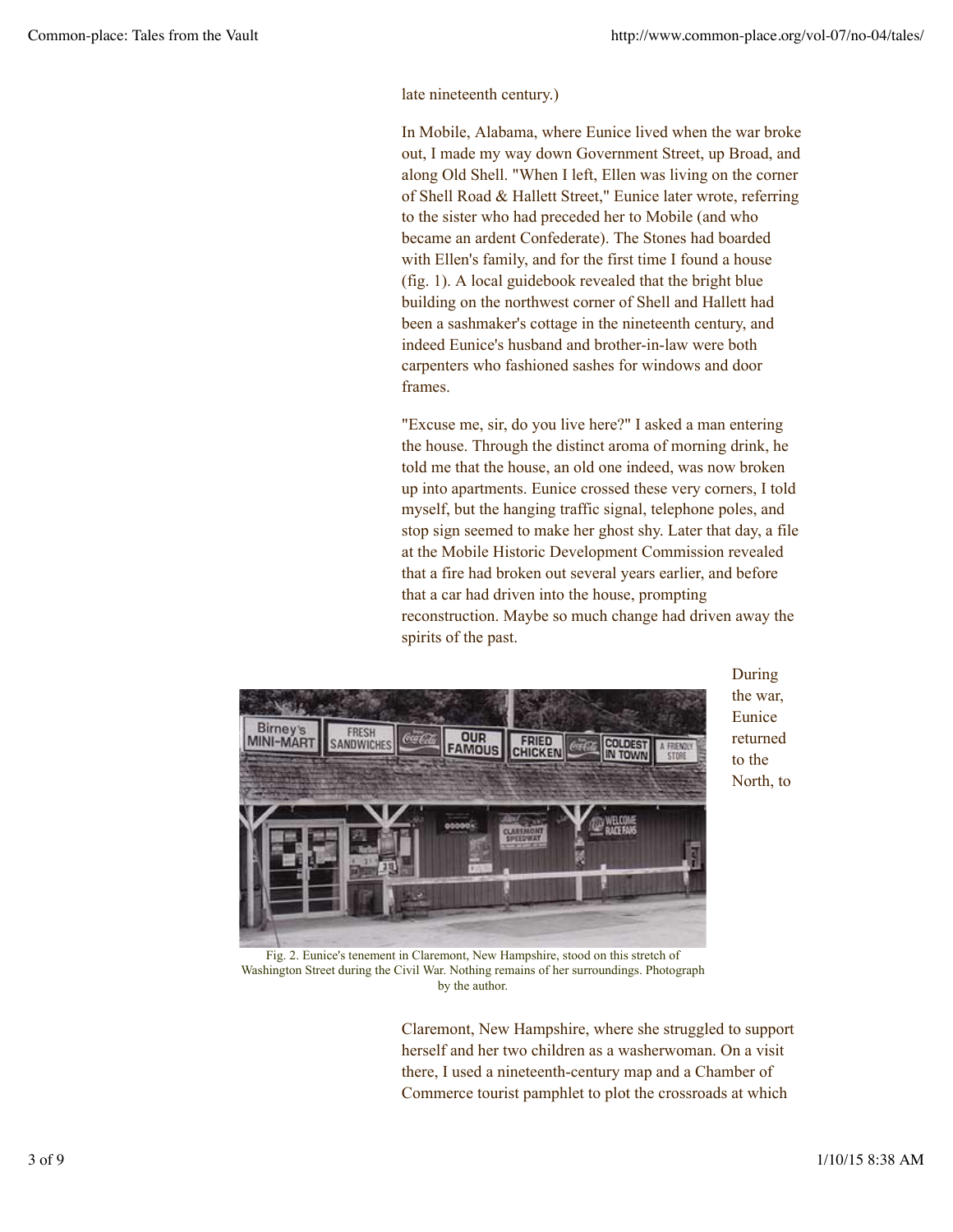her rented tenement stood. "Take the coach and tell them when you get to the village that you want to go to Mrs. Stones on Washington street next house to Leonard Fishers," Eunice had directed her mother, traveling from Massachusetts in 1864. The old map clearly marked Fisher's house near the intersection of Washington and Winter Streets, but when I drove by (then turned around and drove by again), I saw that whatever surroundings Eunice knew had been obliterated by a low-rise apartment complex and a rickety commercial strip ("Birney's Mini-Mart," "Our Famous Fried Chicken," "Claremont Speedway"). For good measure, I followed Eunice's descriptions to where her in-laws had lived farther down Washington Street; here the approximate location yielded quickly to left-turn lanes, Dunkin' Donuts, McDonald's, and Wal-Mart. No welcome for nineteenth-century ghosts there either (fig. 2).

Suffering from the shock of widowhood after the Civil War, Eunice convalesced in her mother's subsequent home on Mammoth Road in Dracut, Massachusetts, just across the bridge from Lowell. This dwelling was also the likely venue of Eunice's 1869 wedding to the black sea captain, Smiley Connolly. At the Center for Lowell History, I examined city directories and census records, counting back from where Mammoth Road meets the New Hampshire border—that's where the census taker for Middlesex County began his rounds. Then a local genealogist with a pick-up truck drove me to the house.

About a half-mile beyond the intersection of Mammoth and Lakeview (Dunkin' Donuts graced a corner; we had already passed a McDonald's) stood a building worthy of transporting a historian back in time: a white-painted colonial with eight neatly black-shuttered windows and a picket fence on either side. As we walked around the old graveyard and down the hill, I felt a vague sense of proximity to Eunice, but these were the early days of my research, and it didn't occur to me to knock on the door of her former home.

Another part of my Massachusetts research, though, allowed a closer communion with the landscape of the past. An archivist at the Center for Lowell History assisted me as I traced Eunice's ambitious brother, Henry Richardson, from one city directory to the next (Henry never again spoke to Eunice after she married across the color line). In the 1890s, Henry had served as agent of the Appleton Mills, the highest local executive, and I found him listed as living on Highland Street in Lowell. "I know the people who live in that house,"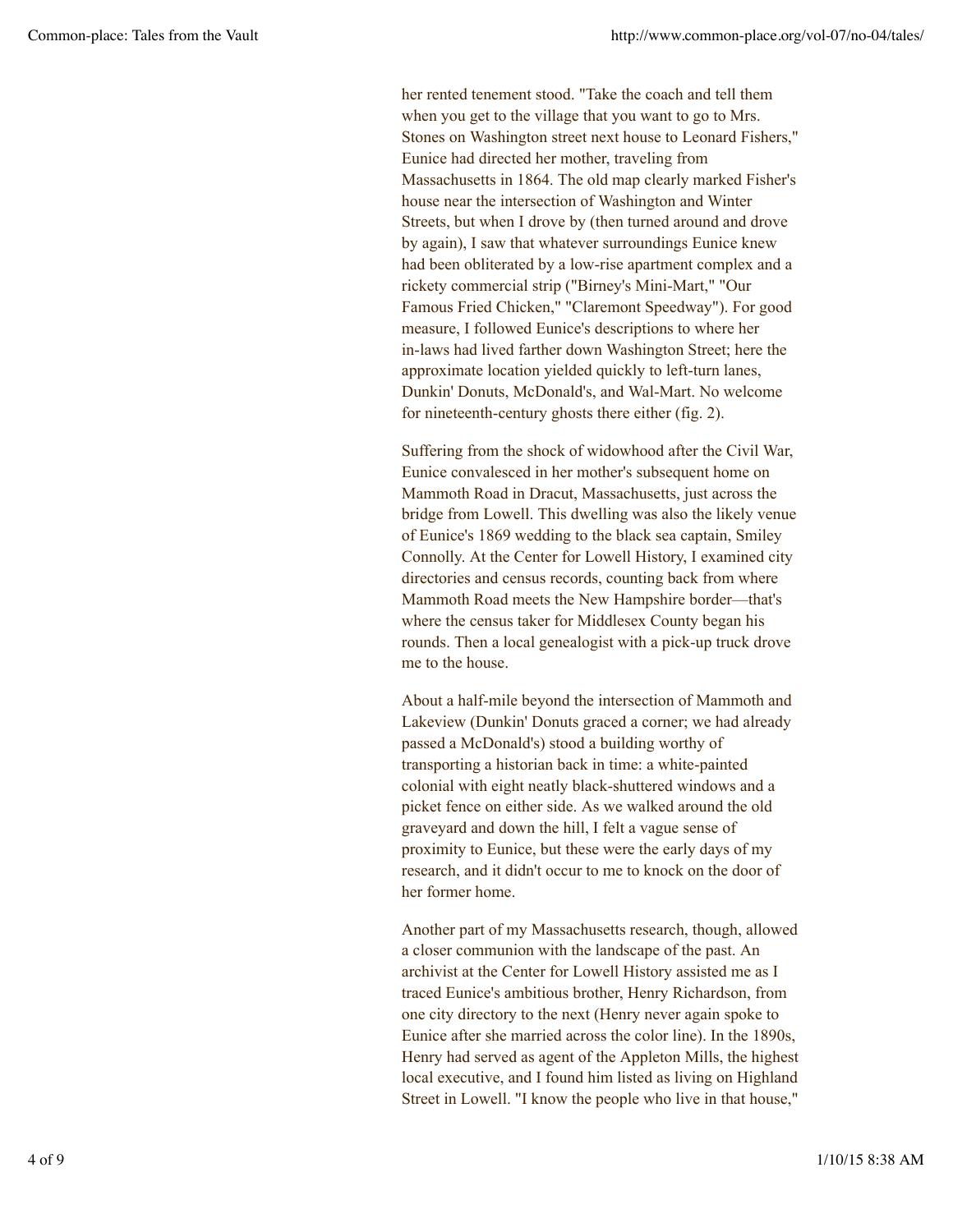the archivist told me; they were good friends, in fact, and she promptly arranged a visit.

The Italianate-style, yellow clapboard, dating from the 1860s, bore a historic plaque naming it as the home of the Appleton Mills agent. The interior had been remodeled over time, but the owners served coffee and scones in the dining room where the floor, fireplace, bay window, light fixtures, door, and wood trim were all original. Eunice had never entered these rooms (she died in the Caribbean in 1877), but Henry had appointed himself keeper of the family correspondence, and no doubt the bundles of letters now housed at Duke once rested somewhere inside. Here, as in Dracut, I sensed the spark of time travel, but even the most vaporous spirits seemed unable to slip between the apertures of the past and this particular May evening.



In tiny Morristown, Vermont, where Eunice went to live in 1866 after her mother could no longer support her, I came the closest to meeting my protagonist. The president of the Morristown Historical Society (a ninth-generation Vermonter) helped me locate the house where Eunice had

Fig. 3. Inside this house in Morristown, Vermont, Eunice grieved for her husband after the Civil War. Much of the interior has since been reconfigured. Photograph by the author.

boarded with Melissa and Moses Rankin, her deceased husband's sister and brother-in-law (fig. 3)—again we used a nineteenth-century map that included the names of each dwelling's occupants. That July day, I stood across the road and looked; the next day, when I returned on my own, I knocked on the door.

Here's how I render the scene in *The Sea Captain's Wife* : "When there was no answer at the front, I walked around to the side (Saturday, a car in the driveway, laundry on the clothesline—someone should have been inside). A woman emerged. 'I'm writing a book about a person who lived in this house in 1866,' I told her. The woman had never heard the name Rankin, but I sat at her kitchen table while she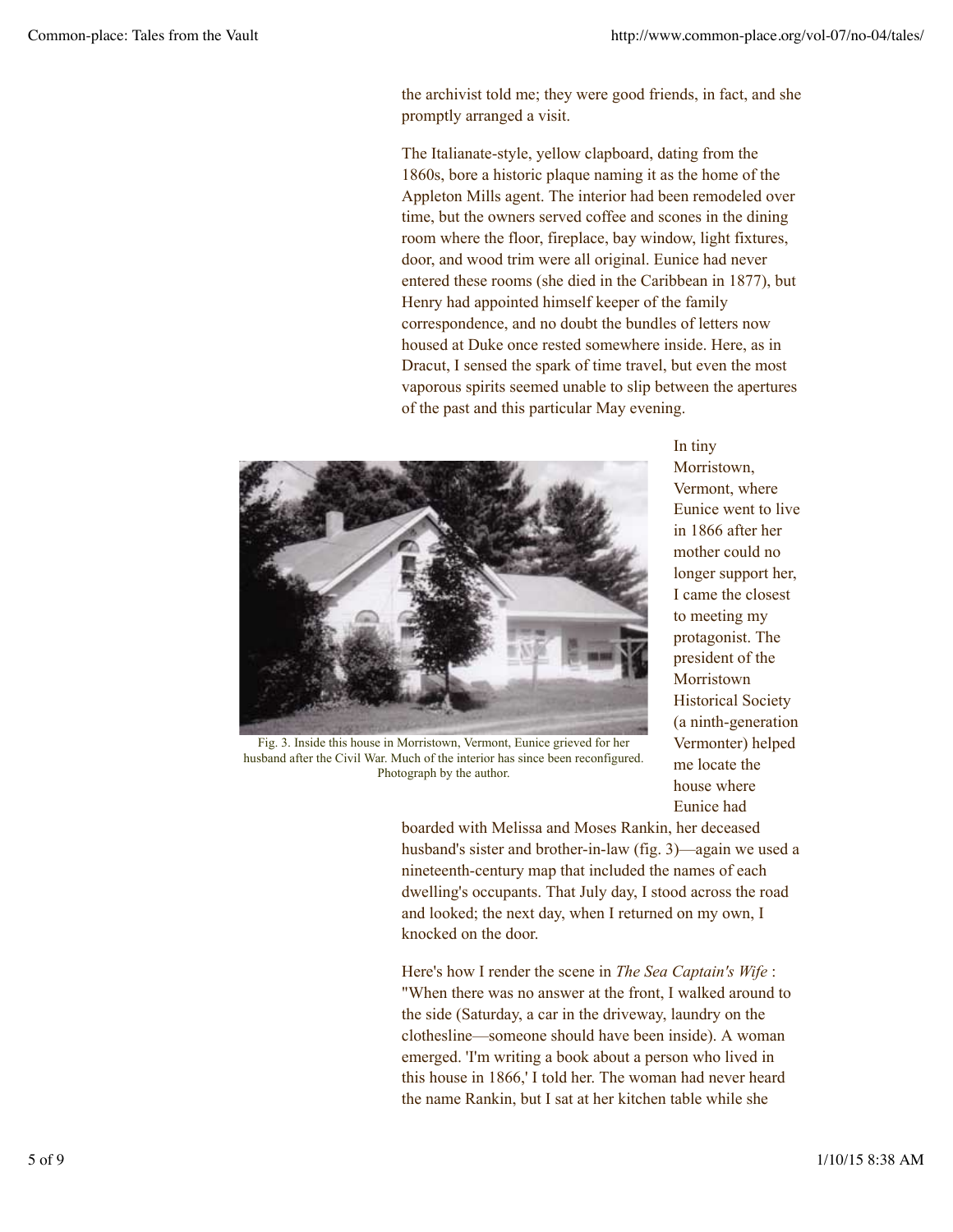retrieved the papers from her late husband's search through property records, and in his notes we found the name. The interior of the house had been greatly altered in the intervening 137 years, the woman explained—the center hallway, stairwell, and chimney moved; small rooms opened up—but she pointed out original beams and walls that had known Eunice's presence. She rummaged through a drawer to find her own snapshots of the house in wintertime (how it looked when Eunice lived there, we imagined) and generously gave them to me. The unbroken quilt of snow in the photographs lent a timeless quality to the surroundings, making it easier to envision Eunice's presence at the front door."

But it was actually much harder than I made it sound. For one thing, I was more nervous about intruding than those breezy sentences convey. For another, it proved more difficult to imagine Eunice's presence than I would have liked. "I have a fire every night and morning," she wrote from Morristown, describing how she would "lay down with a hot free stone and the curtains put down." But the chimney had been moved and the rooms reconfigured; I knew Eunice had been there, but I couldn't bring that sentence quite as alive as I'd hoped.

On Grand Cayman, in the village of East End, I also found a relatively unaltered landscape; once a settlement of former slaves, East End has been slower than the rest of the island to transform into a destination for tourists and wealthy expats. In her letters back to New England in the 1870s, Eunice described the house that Captain Connolly was building for her, noting how the many bedrooms would open up, one next door to the other. When I asked a Connolly descendant where Eunice and Smiley had lived, he exclaimed, "I can show you!" The house, which had been inherited by one of Smiley's sons from his first marriage, was destroyed in a twentieth-century hurricane, but this seventy-eight-year-old man recalled the mahogany foundations and took me to the land, where a newer house now stood.

Another descendant also recalled the house, including the wooden gallery that ran all around the top part of the second story—but she remembered the dwelling as standing on a plot of land about a mile farther west (and inherited by a different son, her grandfather). She, in turn, took me to that piece of land, where a bar called the Pirate's Cove now stood. There had been a loft upstairs, she recalled, and a porch facing the sea.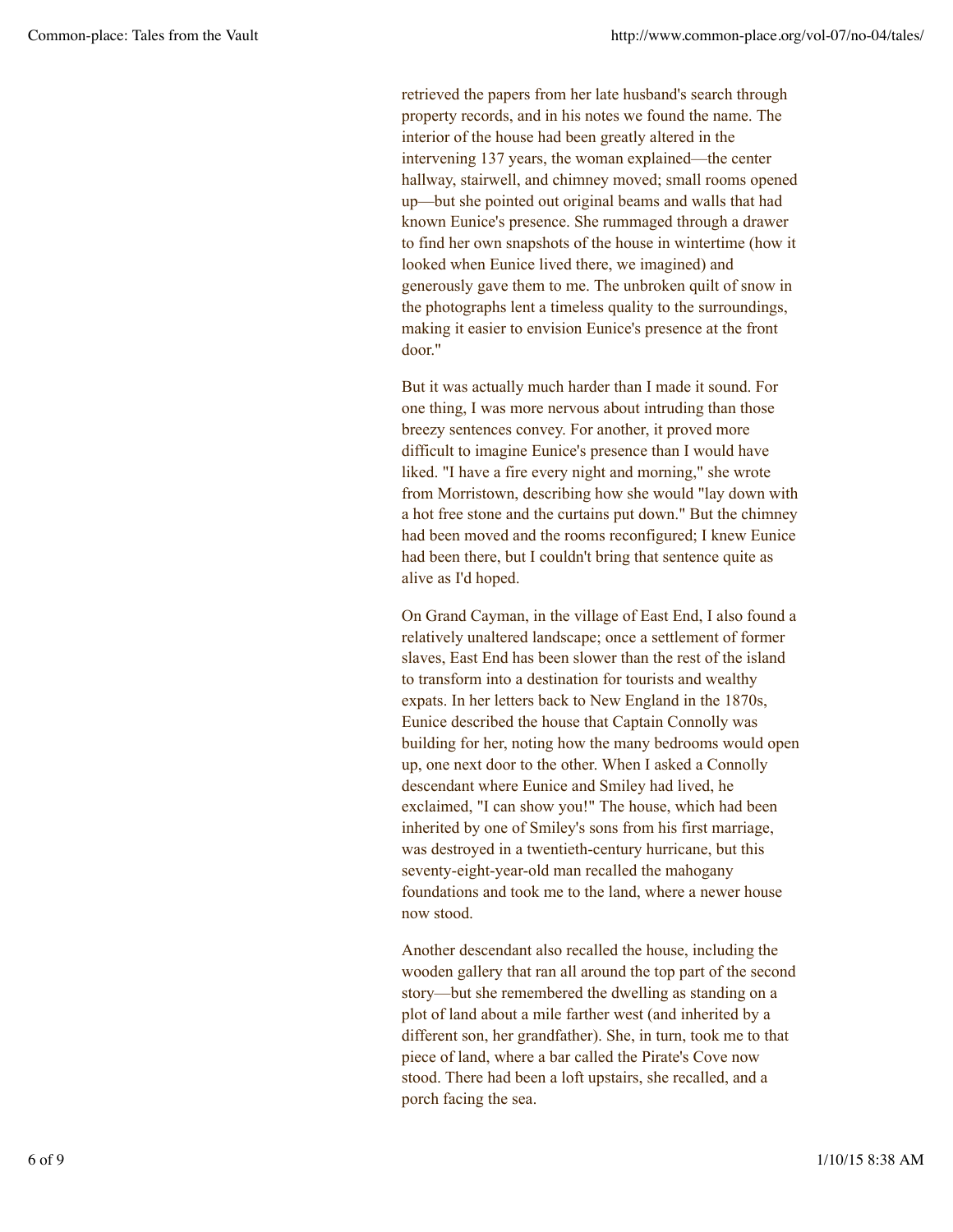The caretaker climbed a ladder and shook two coconuts from a palm tree; then one of his workers cut them open so we could drink the milk. Assuming that Eunice had lived on this expanse of beach, I tentatively envisioned her—of course she sipped milk from coconuts in summer too—until our host informed us that the palm trees were only recently planted. They hadn't been there at all in Eunice's day (fig. 4).

Maybe the writer Geoff Dyer, posing as a struggling biographer of D. H. Lawrence, put it best: "You try saying a mantra to yourself," Dyer writes. "'D. H. Lawrence lived here.' You say, 'I am standing in the place he stood, seeing the things he saw . . . ,' but nothing changes, everything remains exactly the same." Or listen to literature professor Saidiya Hartman, walking through a castle in Ghana that once imprisoned enslaved Africans: "I closed my eyes and strained to hear the groans and cries that once echoed in the dungeon, but the space was mute."



Fig. 4. This may or may not be the stretch of sand on Grand Cayman Island where Eunice's house stood in the 1870s. In any case, there were no palm trees

I could have gone back to knock on the door in Mobile or Dracut or to see the Vermont house in wintertime. But during my travels, I learned that a place in the present is less likely to conjure the past than it is to confirm our distance from the past. A place by itself, of course, isn't a time machine, since the

planted there in her day. Photograph by the author.

passage of time can so thoroughly alter a landscape. But even buildings little marked by time's passage can remain unyielding, surrounded as they are by evidence of change—the fast-food chain across the street, the interstate highway that got you there.

As a historian of the Civil War era, I've walked through the meadows and woods of preserved battlefields only to feel the tug of the time machine interrupted by the rows of monuments; though intended as testaments to the past, those imposing markers serve also to erase a landscape's past. (I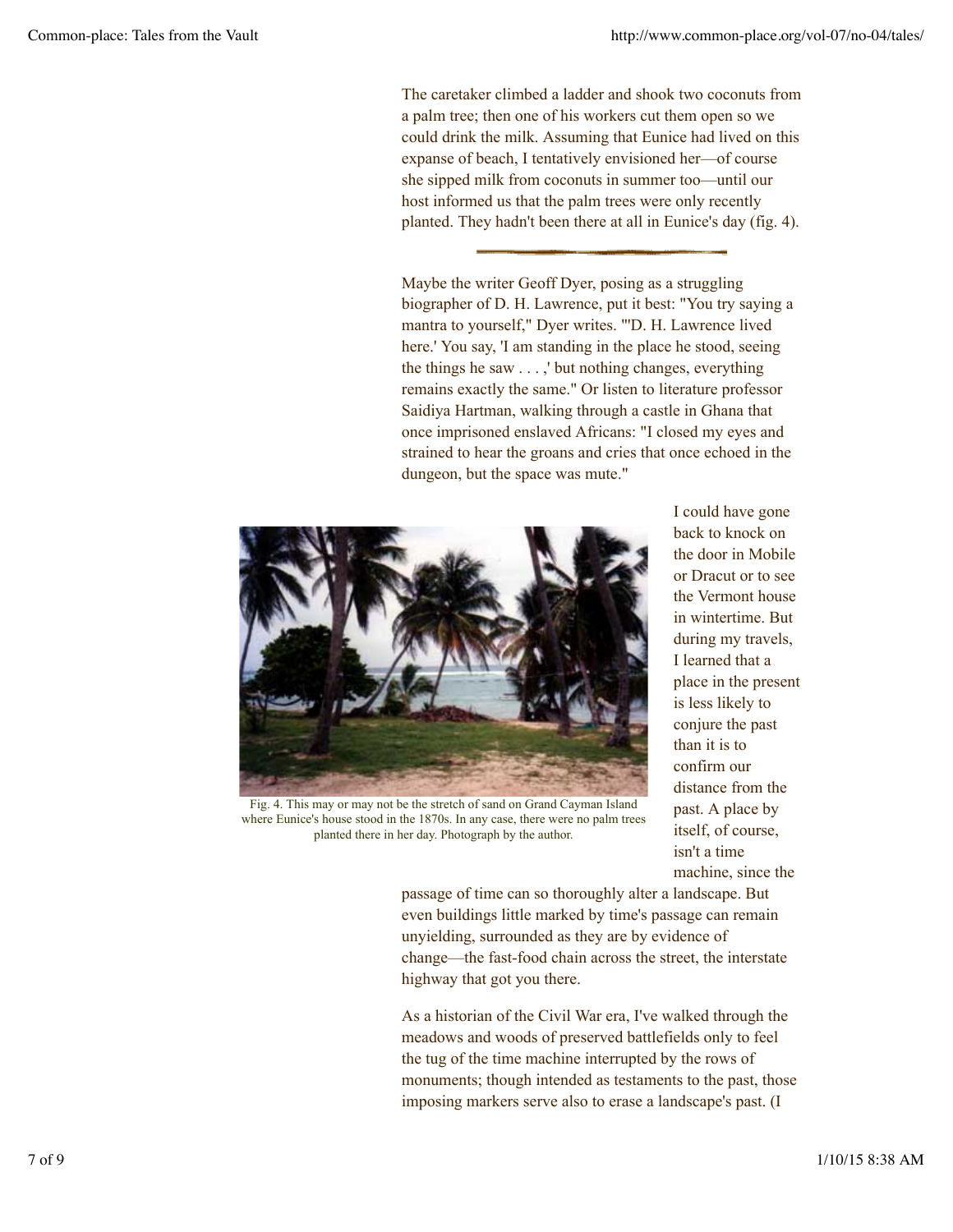remember Professor John Murrin of Princeton University remarking that he liked to ask tour guides how the troops in the American Revolution shot at each other with all those monuments in the way.)

In *The Sea Captain's Wife*, I open each chapter with a brief act of historical imagination, describing Eunice's surroundings when she lived in northern New England, the Gulf South, and the British Caribbean. "To find a view that she took in," I write in the chapter that takes place in Cayman, "look past East End's convenience store, gas station, and lighthouse (built only in the twentieth century), toward any unobstructed vista of the crystalline jade and turquoise waters, next to a band of fine white sand or the rugged ironshore, that jagged, blackened rock that rings the Cayman coastline." But in the process of writing such descriptions, I came to see that this kind of exercise works better for the reader than for the historian. Even in Vermont, where I explored the house in which Eunice had sipped whiskey by a fireplace in 1866—even there, I found the best I could hope for was a subtle combination of the evocative and the elusive.

Other historians may be more adept at time travel than I. For me, those well-preserved letters—faded ink on creased paper—ultimately brought me closer to Eunice than the places where she had lived and walked ever could. In the end, the streets and the street corners, the houses and the sand, offered only the least I had hoped for: a way to write a more richly descriptive historical narrative, one that permits readers—in an armchair, on the subway, in a waiting room—what the literal landscape did not permit me: a journey back in time. The historian's imagination will always be interrupted by gaps in the sources and by the ever-eroding landscape. Our readers, on the other hand, unburdened by literal encounters with places and change, possess the luxury of imagination unmoored.

## **Further Reading:**

For writers grappling with an unyielding landscape, see Geoff Dyer, *Out of Sheer Rage: Struggling with D. H. Lawrence* (New York, 1997) and Saidiya Hartman, *Lose Your Mother: A Journey Along the Atlantic Slave Route* (New York, 2007).

Various historians have invoked the land as a historical